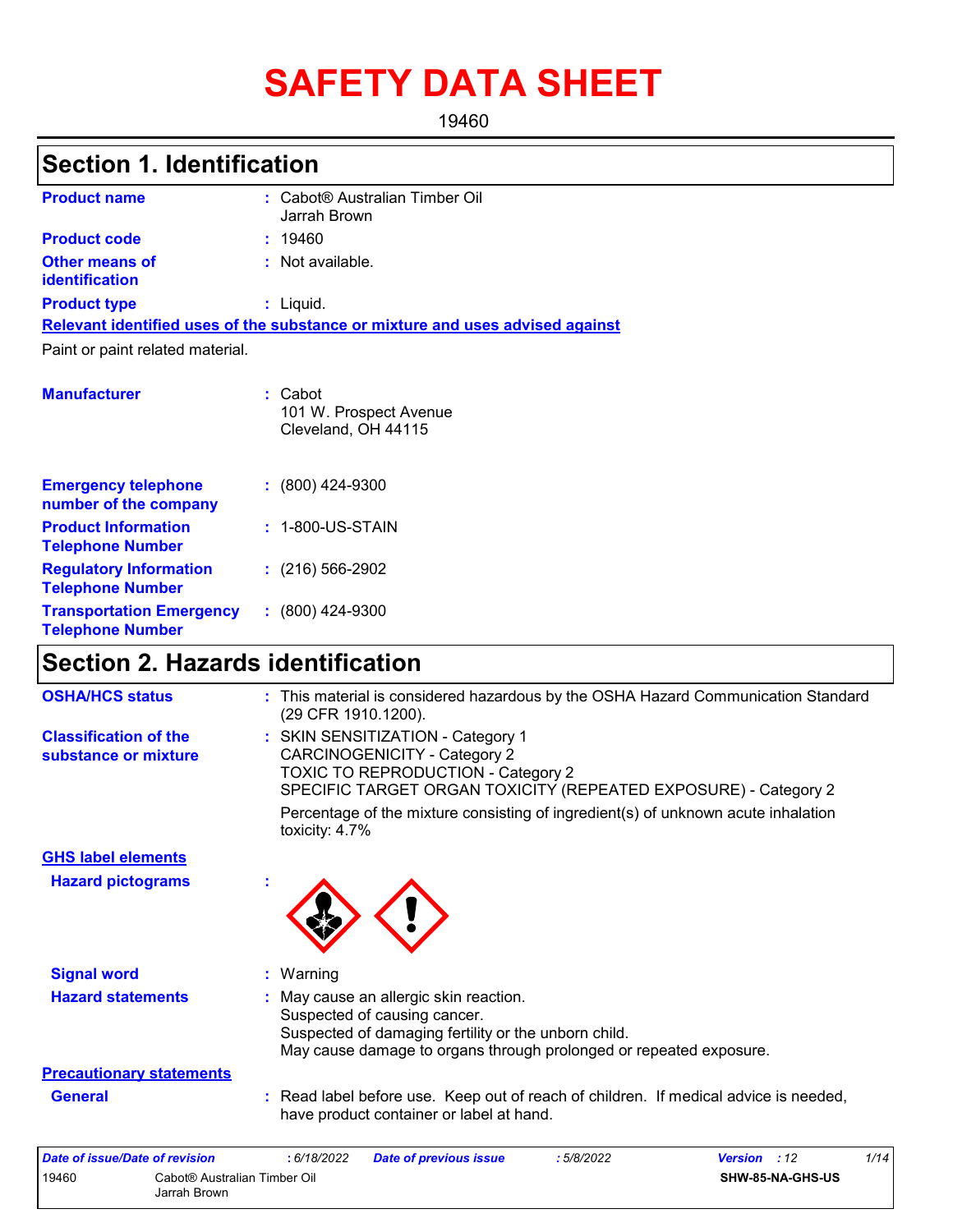## **Section 2. Hazards identification**

| : Obtain special instructions before use. Do not handle until all safety precautions have<br>been read and understood. Wear protective gloves, protective clothing and eye or face<br>protection. Do not breathe vapor. Contaminated work clothing must not be allowed out<br>of the workplace.                                                      |
|------------------------------------------------------------------------------------------------------------------------------------------------------------------------------------------------------------------------------------------------------------------------------------------------------------------------------------------------------|
| : IF exposed or concerned: Get medical advice or attention. Wash contaminated clothing<br>before reuse. IF ON SKIN: Wash with plenty of water. If skin irritation or rash occurs:<br>Get medical advice or attention.                                                                                                                                |
| : Store locked up.                                                                                                                                                                                                                                                                                                                                   |
| : Dispose of contents and container in accordance with all local, regional, national and<br>international regulations.                                                                                                                                                                                                                               |
| WARNING: This product contains chemicals known to the State of California to cause<br>cancer and birth defects or other reproductive harm.                                                                                                                                                                                                           |
| Please refer to the SDS for additional information. Keep out of reach of children. Do not<br>transfer contents to other containers for storage.                                                                                                                                                                                                      |
| : DANGER: Rags, steel wool, other waste soaked with this product, and sanding residue<br>may spontaneously catch fire if improperly discarded. Immediately place rags, steel<br>wool, other waste soaked with this product, and sanding residue in a sealed, water-filled,<br>metal container. Dispose of in accordance with local fire regulations. |
|                                                                                                                                                                                                                                                                                                                                                      |

## **Section 3. Composition/information on ingredients**

| Substance/mixture     | : Mixture        |
|-----------------------|------------------|
| <b>Other means of</b> | : Not available. |
| <b>identification</b> |                  |

#### **CAS number/other identifiers**

| <b>Ingredient name</b>               | $\%$ by weight | <b>CAS number</b> |
|--------------------------------------|----------------|-------------------|
| 2-Propoxyethanol                     | l≤5            | 2807-30-9         |
| Hron Oxide                           | l≤3            | 1309-37-1         |
| 3-lodo-2-propynyl Butyl Carbamate    | $\lt'$         | 55406-53-6        |
| Methyl Ethyl Ketoxime                | $\lt'$         | 96-29-7           |
| Hydrotreated Heavy Petroleum Naphtha | ≤0.3           | 64742-48-9        |
| l Cobalt Neodecanoate                | $≤0.3$         | 27253-31-2        |

Any concentration shown as a range is to protect confidentiality or is due to batch variation.

**There are no additional ingredients present which, within the current knowledge of the supplier and in the concentrations applicable, are classified and hence require reporting in this section.**

**Occupational exposure limits, if available, are listed in Section 8.**

### **Section 4. First aid measures**

| <b>Description of necessary first aid measures</b> |                                                                                                                                                                                                                                                                                                                                                                                                                                                                                                                                           |
|----------------------------------------------------|-------------------------------------------------------------------------------------------------------------------------------------------------------------------------------------------------------------------------------------------------------------------------------------------------------------------------------------------------------------------------------------------------------------------------------------------------------------------------------------------------------------------------------------------|
| <b>Eye contact</b>                                 | : Immediately flush eyes with plenty of water, occasionally lifting the upper and lower<br>eyelids. Check for and remove any contact lenses. Continue to rinse for at least 10<br>minutes. Get medical attention.                                                                                                                                                                                                                                                                                                                         |
| <b>Inhalation</b>                                  | : Remove victim to fresh air and keep at rest in a position comfortable for breathing. If<br>not breathing, if breathing is irregular or if respiratory arrest occurs, provide artificial<br>respiration or oxygen by trained personnel. It may be dangerous to the person providing<br>aid to give mouth-to-mouth resuscitation. Get medical attention. If unconscious, place<br>in recovery position and get medical attention immediately. Maintain an open airway.<br>Loosen tight clothing such as a collar, tie, belt or waistband. |

| Date of issue/Date of revision |                              | : 6/18/2022 | <b>Date of previous issue</b> | 5/8/2022 | <b>Version</b> : 12 |                         | 2/14 |
|--------------------------------|------------------------------|-------------|-------------------------------|----------|---------------------|-------------------------|------|
| 19460                          | Cabot® Australian Timber Oil |             |                               |          |                     | <b>SHW-85-NA-GHS-US</b> |      |
|                                | Jarrah Brown                 |             |                               |          |                     |                         |      |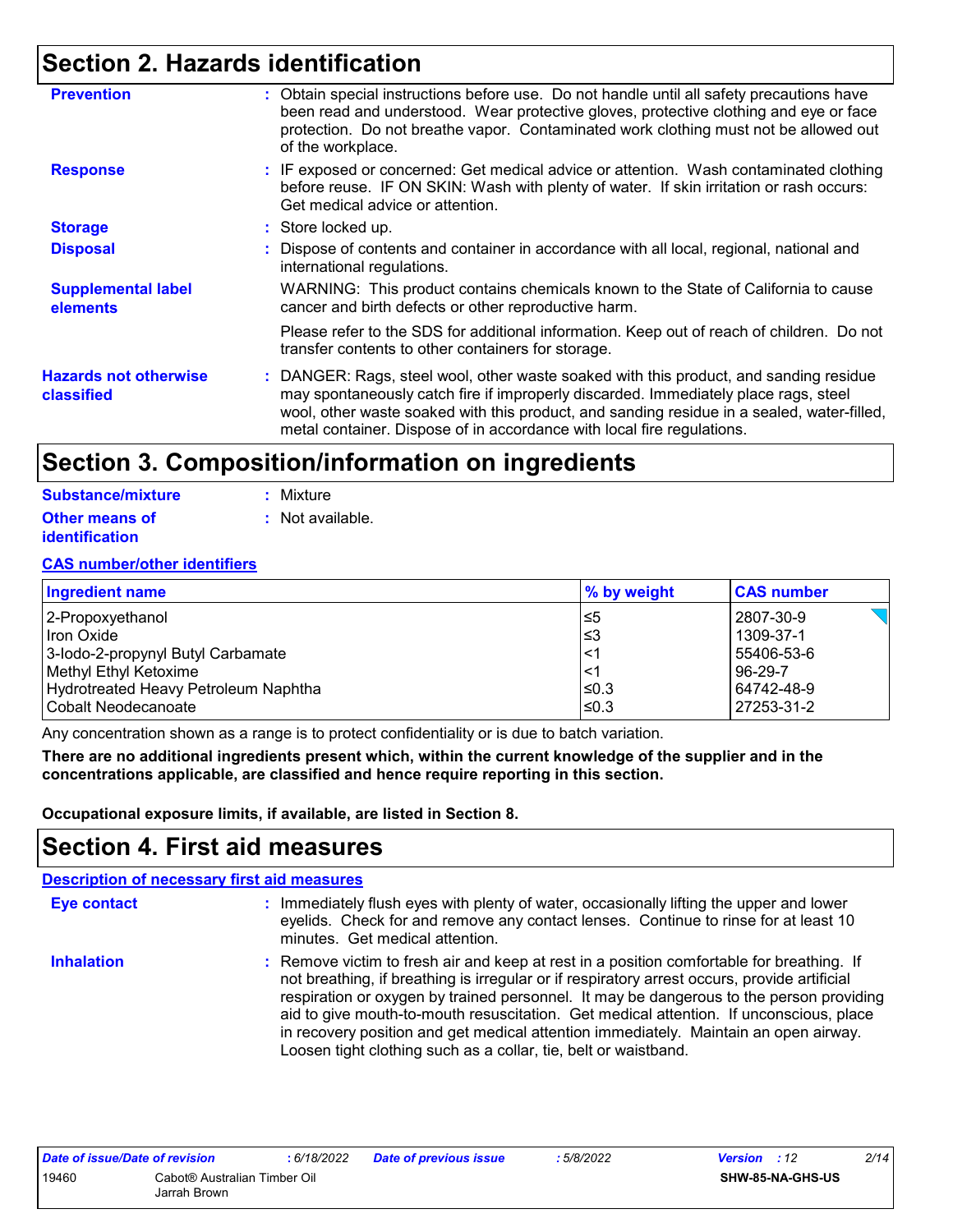## **Section 4. First aid measures**

| <b>Skin contact</b> | : Wash with plenty of soap and water. Remove contaminated clothing and shoes. Wash<br>contaminated clothing thoroughly with water before removing it, or wear gloves.<br>Continue to rinse for at least 10 minutes. Get medical attention. In the event of any<br>complaints or symptoms, avoid further exposure. Wash clothing before reuse. Clean<br>shoes thoroughly before reuse.                                                                                                                                                                                                                                                                                             |
|---------------------|-----------------------------------------------------------------------------------------------------------------------------------------------------------------------------------------------------------------------------------------------------------------------------------------------------------------------------------------------------------------------------------------------------------------------------------------------------------------------------------------------------------------------------------------------------------------------------------------------------------------------------------------------------------------------------------|
| <b>Ingestion</b>    | : Wash out mouth with water. Remove dentures if any. If material has been swallowed<br>and the exposed person is conscious, give small quantities of water to drink. Stop if the<br>exposed person feels sick as vomiting may be dangerous. Do not induce vomiting<br>unless directed to do so by medical personnel. If vomiting occurs, the head should be<br>kept low so that vomit does not enter the lungs. Get medical attention. Never give<br>anything by mouth to an unconscious person. If unconscious, place in recovery position<br>and get medical attention immediately. Maintain an open airway. Loosen tight clothing<br>such as a collar, tie, belt or waistband. |

#### **Most important symptoms/effects, acute and delayed**

| <b>Potential acute health effects</b> |                                                                                                                                                      |
|---------------------------------------|------------------------------------------------------------------------------------------------------------------------------------------------------|
| <b>Eye contact</b>                    | : No known significant effects or critical hazards.                                                                                                  |
| <b>Inhalation</b>                     | : No known significant effects or critical hazards.                                                                                                  |
| <b>Skin contact</b>                   | May cause an allergic skin reaction.                                                                                                                 |
| <b>Ingestion</b>                      | : No known significant effects or critical hazards.                                                                                                  |
| <b>Over-exposure signs/symptoms</b>   |                                                                                                                                                      |
| <b>Eye contact</b>                    | : No specific data.                                                                                                                                  |
| <b>Inhalation</b>                     | : Adverse symptoms may include the following:<br>reduced fetal weight<br>increase in fetal deaths<br>skeletal malformations                          |
| <b>Skin contact</b>                   | : Adverse symptoms may include the following:<br>irritation<br>redness<br>reduced fetal weight<br>increase in fetal deaths<br>skeletal malformations |
| <b>Ingestion</b>                      | : Adverse symptoms may include the following:<br>reduced fetal weight<br>increase in fetal deaths<br>skeletal malformations                          |

|                                   | Indication of immediate medical attention and special treatment needed, if necessary                                                                                                                                                                                |  |
|-----------------------------------|---------------------------------------------------------------------------------------------------------------------------------------------------------------------------------------------------------------------------------------------------------------------|--|
| <b>Notes to physician</b>         | : Treat symptomatically. Contact poison treatment specialist immediately if large<br>quantities have been ingested or inhaled.                                                                                                                                      |  |
| <b>Specific treatments</b>        | : No specific treatment.                                                                                                                                                                                                                                            |  |
| <b>Protection of first-aiders</b> | No action shall be taken involving any personal risk or without suitable training. It may<br>be dangerous to the person providing aid to give mouth-to-mouth resuscitation. Wash<br>contaminated clothing thoroughly with water before removing it, or wear gloves. |  |

**See toxicological information (Section 11)**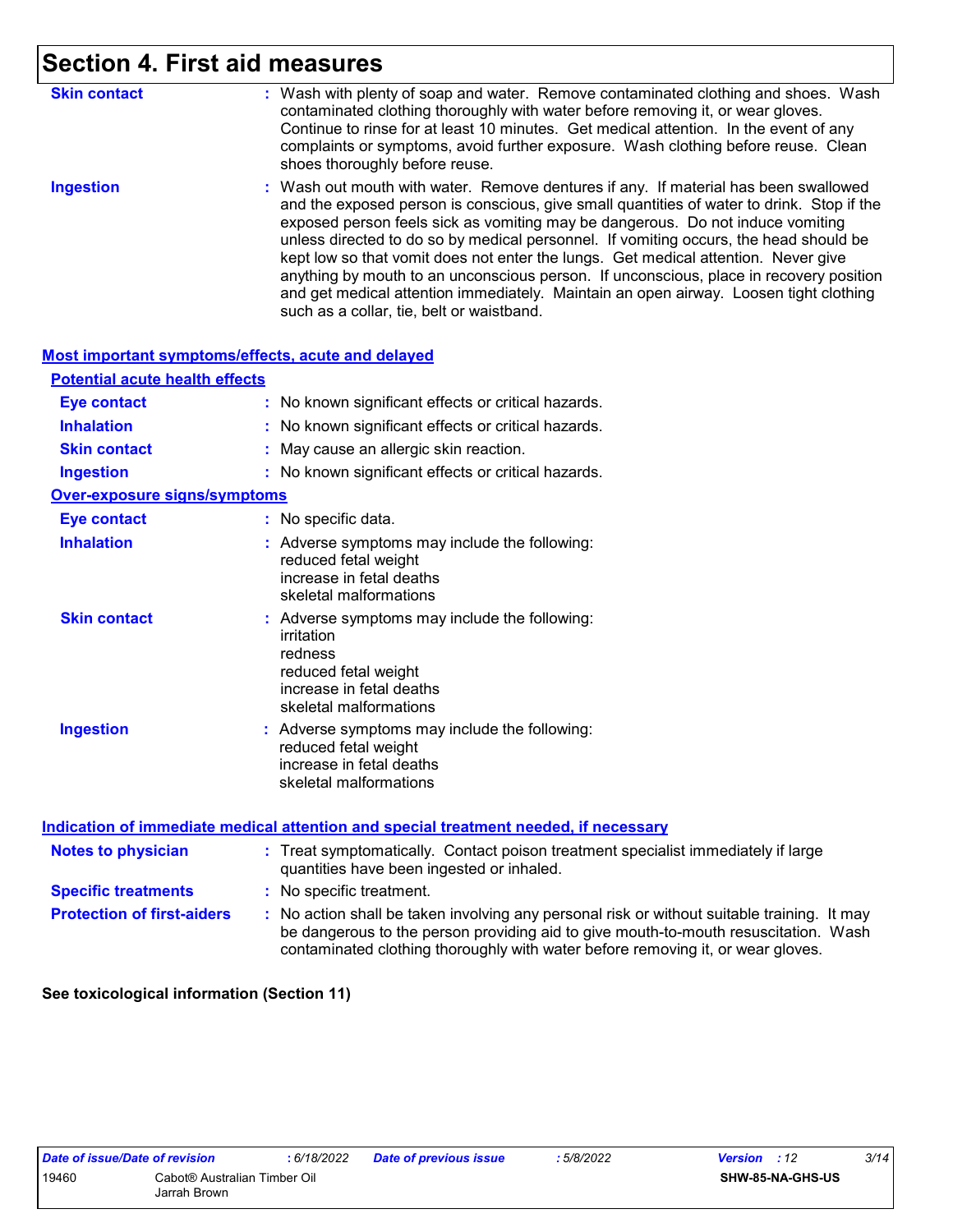## **Section 5. Fire-fighting measures**

| <b>Extinguishing media</b>                               |                                                                                                                                                                                                     |
|----------------------------------------------------------|-----------------------------------------------------------------------------------------------------------------------------------------------------------------------------------------------------|
| <b>Suitable extinguishing</b><br>media                   | : Use an extinguishing agent suitable for the surrounding fire.                                                                                                                                     |
| <b>Unsuitable extinguishing</b><br>media                 | : None known.                                                                                                                                                                                       |
| <b>Specific hazards arising</b><br>from the chemical     | : In a fire or if heated, a pressure increase will occur and the container may burst.                                                                                                               |
| <b>Hazardous thermal</b><br>decomposition products       | : Decomposition products may include the following materials:<br>carbon dioxide<br>carbon monoxide<br>metal oxide/oxides                                                                            |
| <b>Special protective actions</b><br>for fire-fighters   | : Promptly isolate the scene by removing all persons from the vicinity of the incident if<br>there is a fire. No action shall be taken involving any personal risk or without suitable<br>training. |
| <b>Special protective</b><br>equipment for fire-fighters | Fire-fighters should wear appropriate protective equipment and self-contained breathing<br>apparatus (SCBA) with a full face-piece operated in positive pressure mode.                              |

## **Section 6. Accidental release measures**

|                                                              | Personal precautions, protective equipment and emergency procedures                                                                                                                                                                                                                                                                                                                                                                                                                                                                                                                                                                                                                                          |
|--------------------------------------------------------------|--------------------------------------------------------------------------------------------------------------------------------------------------------------------------------------------------------------------------------------------------------------------------------------------------------------------------------------------------------------------------------------------------------------------------------------------------------------------------------------------------------------------------------------------------------------------------------------------------------------------------------------------------------------------------------------------------------------|
| For non-emergency<br>personnel                               | : No action shall be taken involving any personal risk or without suitable training.<br>Evacuate surrounding areas. Keep unnecessary and unprotected personnel from<br>entering. Do not touch or walk through spilled material. Avoid breathing vapor or mist.<br>Provide adequate ventilation. Wear appropriate respirator when ventilation is<br>inadequate. Put on appropriate personal protective equipment.                                                                                                                                                                                                                                                                                             |
| For emergency responders                                     | If specialized clothing is required to deal with the spillage, take note of any information in<br>÷.<br>Section 8 on suitable and unsuitable materials. See also the information in "For non-<br>emergency personnel".                                                                                                                                                                                                                                                                                                                                                                                                                                                                                       |
| <b>Environmental precautions</b>                             | : Avoid dispersal of spilled material and runoff and contact with soil, waterways, drains<br>and sewers. Inform the relevant authorities if the product has caused environmental<br>pollution (sewers, waterways, soil or air).                                                                                                                                                                                                                                                                                                                                                                                                                                                                              |
| <b>Methods and materials for containment and cleaning up</b> |                                                                                                                                                                                                                                                                                                                                                                                                                                                                                                                                                                                                                                                                                                              |
| <b>Small spill</b>                                           | : Stop leak if without risk. Move containers from spill area. Dilute with water and mop up<br>if water-soluble. Alternatively, or if water-insoluble, absorb with an inert dry material and<br>place in an appropriate waste disposal container. Dispose of via a licensed waste<br>disposal contractor.                                                                                                                                                                                                                                                                                                                                                                                                     |
| <b>Large spill</b>                                           | : Stop leak if without risk. Move containers from spill area. Approach release from<br>upwind. Prevent entry into sewers, water courses, basements or confined areas. Wash<br>spillages into an effluent treatment plant or proceed as follows. Contain and collect<br>spillage with non-combustible, absorbent material e.g. sand, earth, vermiculite or<br>diatomaceous earth and place in container for disposal according to local regulations<br>(see Section 13). Dispose of via a licensed waste disposal contractor. Contaminated<br>absorbent material may pose the same hazard as the spilled product. Note: see<br>Section 1 for emergency contact information and Section 13 for waste disposal. |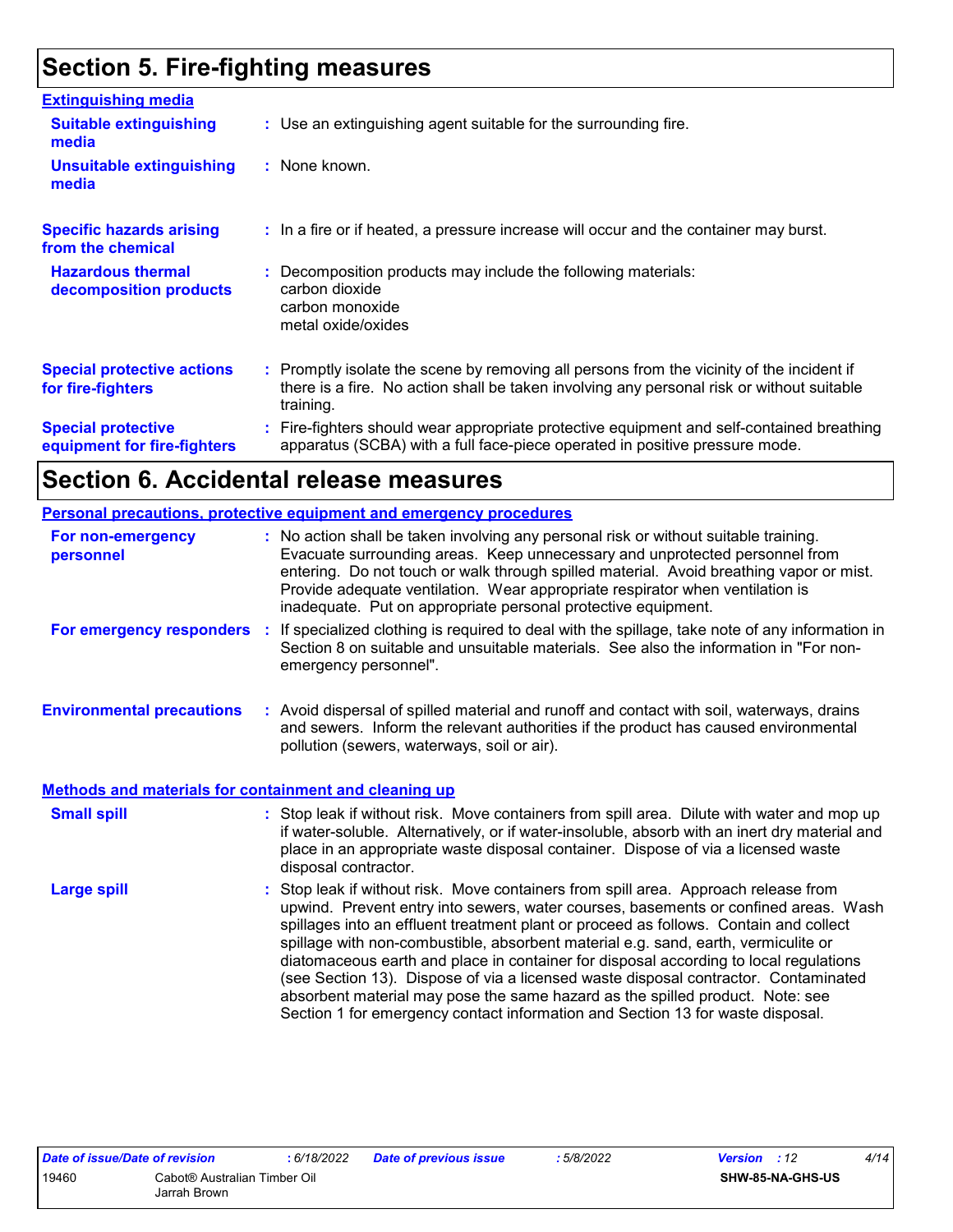## **Section 7. Handling and storage**

| <b>Precautions for safe handling</b>                                             |                                                                                                                                                                                                                                                                                                                                                                                                                                                                                                                                                                                                                                                                                                                                                                                                                                                 |
|----------------------------------------------------------------------------------|-------------------------------------------------------------------------------------------------------------------------------------------------------------------------------------------------------------------------------------------------------------------------------------------------------------------------------------------------------------------------------------------------------------------------------------------------------------------------------------------------------------------------------------------------------------------------------------------------------------------------------------------------------------------------------------------------------------------------------------------------------------------------------------------------------------------------------------------------|
| <b>Protective measures</b>                                                       | : Put on appropriate personal protective equipment (see Section 8). Persons with a<br>history of skin sensitization problems should not be employed in any process in which<br>this product is used. Avoid exposure - obtain special instructions before use. Avoid<br>exposure during pregnancy. Do not handle until all safety precautions have been read<br>and understood. Do not get in eyes or on skin or clothing. Do not breathe vapor or mist.<br>Do not ingest. If during normal use the material presents a respiratory hazard, use only<br>with adequate ventilation or wear appropriate respirator. Keep in the original container<br>or an approved alternative made from a compatible material, kept tightly closed when<br>not in use. Empty containers retain product residue and can be hazardous. Do not<br>reuse container. |
| <b>Advice on general</b><br>occupational hygiene                                 | : Eating, drinking and smoking should be prohibited in areas where this material is<br>handled, stored and processed. Workers should wash hands and face before eating,<br>drinking and smoking. Remove contaminated clothing and protective equipment before<br>entering eating areas. See also Section 8 for additional information on hygiene<br>measures.                                                                                                                                                                                                                                                                                                                                                                                                                                                                                   |
| <b>Conditions for safe storage,</b><br>including any<br><b>incompatibilities</b> | Store in accordance with local regulations. Store in original container protected from<br>direct sunlight in a dry, cool and well-ventilated area, away from incompatible materials<br>(see Section 10) and food and drink. Store locked up. Keep container tightly closed<br>and sealed until ready for use. Containers that have been opened must be carefully<br>resealed and kept upright to prevent leakage. Do not store in unlabeled containers.<br>Use appropriate containment to avoid environmental contamination. See Section 10 for<br>incompatible materials before handling or use.                                                                                                                                                                                                                                               |

## **Section 8. Exposure controls/personal protection**

#### **Control parameters**

#### **Occupational exposure limits (OSHA United States)**

| <b>Ingredient name</b>                                      | CAS#                     | <b>Exposure limits</b>                                                                                                                                                                                                                                                                                                                                                                                                                      |
|-------------------------------------------------------------|--------------------------|---------------------------------------------------------------------------------------------------------------------------------------------------------------------------------------------------------------------------------------------------------------------------------------------------------------------------------------------------------------------------------------------------------------------------------------------|
| 2-Propoxyethanol<br>Iron Oxide                              | 2807-30-9<br>1309-37-1   | None.<br>NIOSH REL (United States, 10/2020).<br>TWA: 5 mg/m <sup>3</sup> , (as Fe) 10 hours. Form: Dust<br>and fumes<br>OSHA PEL (United States, 5/2018).<br>TWA: 10 mg/m <sup>3</sup> 8 hours. Form: Fume<br>TWA: 5 mg/m <sup>3</sup> 8 hours. Form: Respirable<br>fraction<br>TWA: 15 mg/m <sup>3</sup> 8 hours. Form: Total dust<br>ACGIH TLV (United States, 1/2021).<br>TWA: 5 mg/m <sup>3</sup> 8 hours. Form: Respirable<br>fraction |
| 3-iodo-2-propynyl butylcarbamate<br>Methyl Ethyl Ketoxime   | 55406-53-6<br>96-29-7    | None.<br>OARS WEEL (United States, 1/2021). Skin<br>sensitizer.<br>TWA: 10 ppm 8 hours.                                                                                                                                                                                                                                                                                                                                                     |
| Hydrotreated Heavy Petroleum Naphtha<br>Cobalt Neodecanoate | 64742-48-9<br>27253-31-2 | None.<br>ACGIH TLV (United States, 1/2021). Skin<br>sensitizer. Inhalation sensitizer.<br>TWA: $0.02$ mg/m <sup>3</sup> , (as Co) 8 hours.                                                                                                                                                                                                                                                                                                  |

**Occupational exposure limits (Canada)**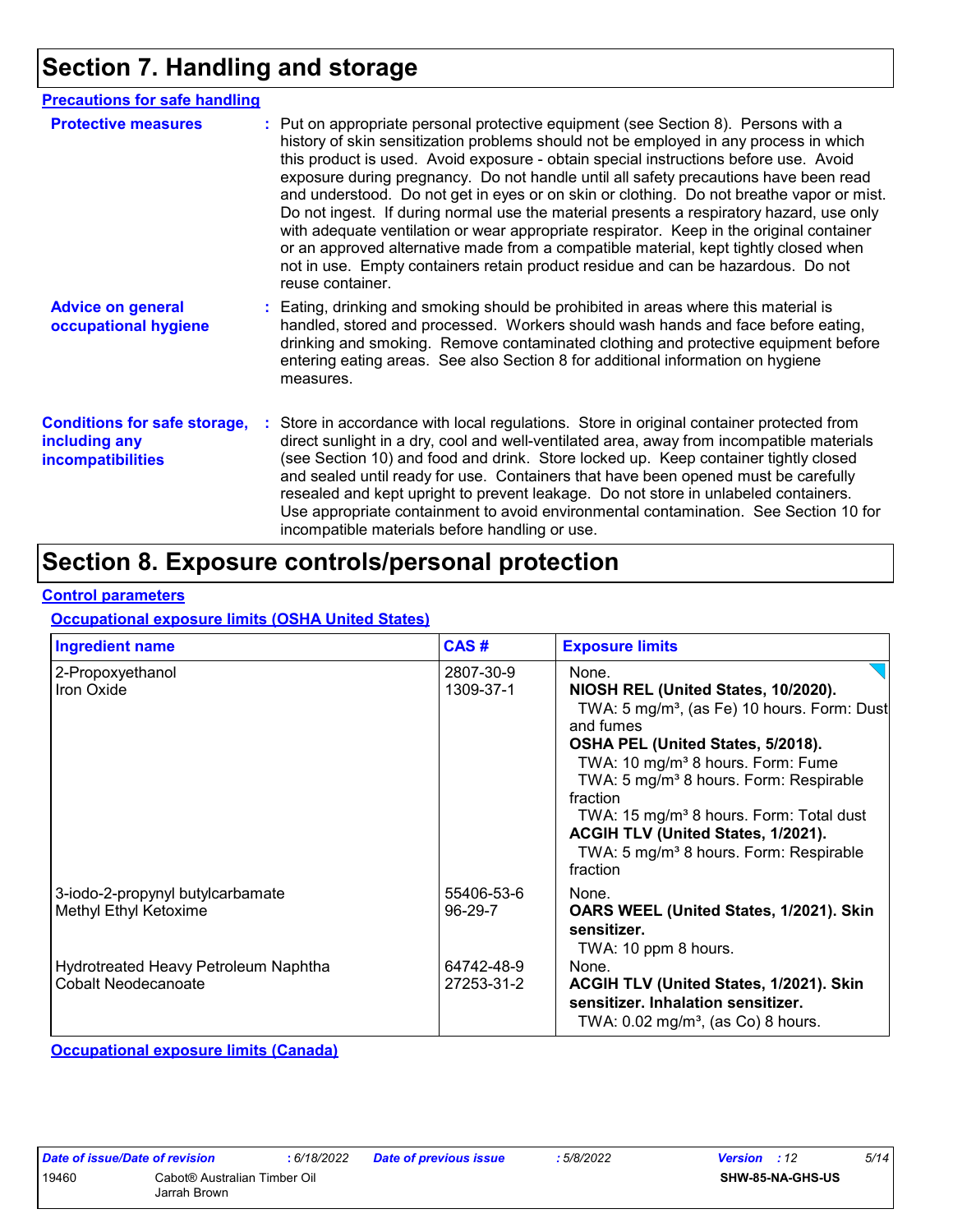## **Section 8. Exposure controls/personal protection**

| <b>Ingredient name</b>     | CAS#       | <b>Exposure limits</b>                                                                                                                                                                                                                                                                                                                                                                                                                                                                                                                                                                                                                                          |
|----------------------------|------------|-----------------------------------------------------------------------------------------------------------------------------------------------------------------------------------------------------------------------------------------------------------------------------------------------------------------------------------------------------------------------------------------------------------------------------------------------------------------------------------------------------------------------------------------------------------------------------------------------------------------------------------------------------------------|
| 2-Propoxyethanol           | 2807-30-9  | CA Ontario Provincial (Canada, 6/2019).<br>Absorbed through skin.<br>TWA: 110 mg/m <sup>3</sup> 8 hours.<br>TWA: 25 ppm 8 hours.                                                                                                                                                                                                                                                                                                                                                                                                                                                                                                                                |
| Methyl Ethyl Ketoxime      | 96-29-7    | OARS WEEL (United States, 1/2021). Skin<br>sensitizer.<br>TWA: 10 ppm 8 hours.                                                                                                                                                                                                                                                                                                                                                                                                                                                                                                                                                                                  |
| Kaolin                     | 1332-58-7  | CA Alberta Provincial (Canada, 6/2018).<br>8 hrs OEL: 2 mg/m <sup>3</sup> 8 hours. Form:<br>Respirable<br><b>CA British Columbia Provincial (Canada,</b><br>6/2021).<br>TWA: 2 mg/m <sup>3</sup> 8 hours. Form: Respirable<br>CA Quebec Provincial (Canada, 6/2021).<br>TWAEV: 2 mg/m <sup>3</sup> 8 hours. Form: Respirable<br>dust.<br>CA Ontario Provincial (Canada, 6/2019).<br>TWA: 2 mg/m <sup>3</sup> 8 hours. Form: Respirable<br>particulate matter.<br><b>CA Saskatchewan Provincial (Canada,</b><br>7/2013).<br>STEL: 4 mg/m <sup>3</sup> 15 minutes. Form: respirable<br>fraction<br>TWA: 2 mg/m <sup>3</sup> 8 hours. Form: respirable<br>fraction |
| <b>Cobalt Neodecanoate</b> | 27253-31-2 | <b>CA British Columbia Provincial (Canada,</b><br>6/2021). Skin sensitizer. Inhalation<br>sensitizer.<br>TWA: 0.02 mg/m <sup>3</sup> , (as Co, Total) 8 hours.<br>CA Quebec Provincial (Canada, 6/2021).<br>Skin sensitizer.<br>TWAEV: 0.02 mg/m <sup>3</sup> , (as Co) 8 hours.<br>CA Ontario Provincial (Canada, 6/2019).<br>TWA: $0.02$ mg/m <sup>3</sup> , (as Co) 8 hours.<br><b>CA Saskatchewan Provincial (Canada,</b><br>7/2013).<br>STEL: 0.06 mg/m <sup>3</sup> , (measured as Co) 15<br>minutes.<br>TWA: $0.02$ mg/m <sup>3</sup> , (measured as Co) 8<br>hours.                                                                                     |

#### **Occupational exposure limits (Mexico)**

|                       | $\overline{CAS}$ # | <b>Exposure limits</b>                                                               |
|-----------------------|--------------------|--------------------------------------------------------------------------------------|
| l Cobalt Neodecanoate | 27253-31-2         | NOM-010-STPS-2014 (Mexico, 4/2016).<br>TWA: $0.02 \text{ mg/m}^3$ , (as Co) 8 hours. |

| <b>Appropriate engineering</b><br><b>controls</b> | : If user operations generate dust, fumes, gas, vapor or mist, use process enclosures,<br>local exhaust ventilation or other engineering controls to keep worker exposure to |
|---------------------------------------------------|------------------------------------------------------------------------------------------------------------------------------------------------------------------------------|
|                                                   | airborne contaminants below any recommended or statutory limits.                                                                                                             |
| <b>Environmental exposure</b>                     | : Emissions from ventilation or work process equipment should be checked to ensure                                                                                           |

#### they comply with the requirements of environmental protection legislation. In some cases, fume scrubbers, filters or engineering modifications to the process equipment will be necessary to reduce emissions to acceptable levels. **controls**

| Date of issue/Date of revision |                              | : 6/18/2022 | <b>Date of previous issue</b> | : 5/8/2022 | <b>Version</b> : 12 |                         | 6/14 |
|--------------------------------|------------------------------|-------------|-------------------------------|------------|---------------------|-------------------------|------|
| 19460                          | Cabot® Australian Timber Oil |             |                               |            |                     | <b>SHW-85-NA-GHS-US</b> |      |
|                                | Jarrah Brown                 |             |                               |            |                     |                         |      |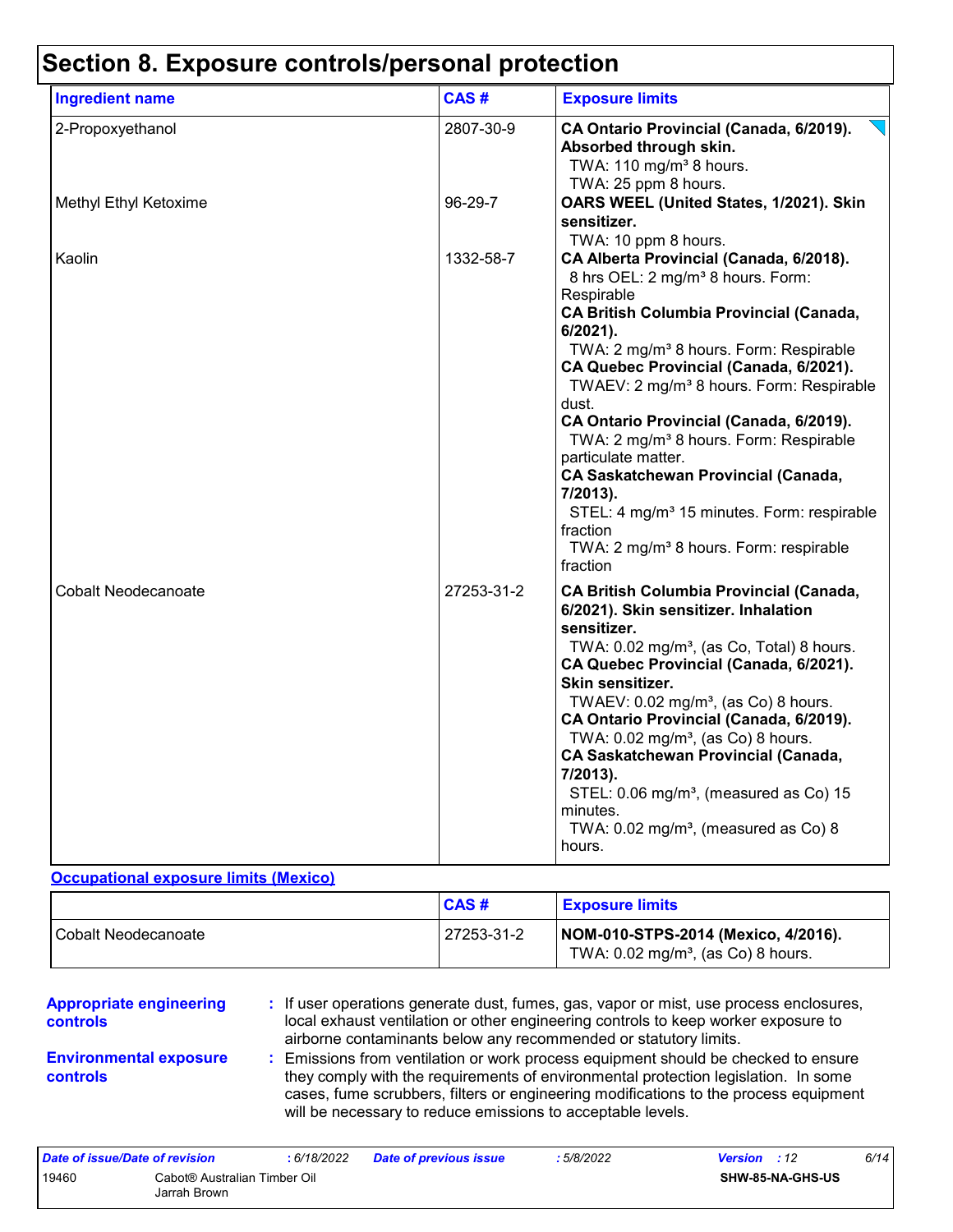## **Section 8. Exposure controls/personal protection**

| <b>Individual protection measures</b> |    |                                                                                                                                                                                                                                                                                                                                                                                                                                                                                                                                                                                                                        |
|---------------------------------------|----|------------------------------------------------------------------------------------------------------------------------------------------------------------------------------------------------------------------------------------------------------------------------------------------------------------------------------------------------------------------------------------------------------------------------------------------------------------------------------------------------------------------------------------------------------------------------------------------------------------------------|
| <b>Hygiene measures</b>               |    | : Wash hands, forearms and face thoroughly after handling chemical products, before<br>eating, smoking and using the lavatory and at the end of the working period.<br>Appropriate techniques should be used to remove potentially contaminated clothing.<br>Contaminated work clothing should not be allowed out of the workplace. Wash<br>contaminated clothing before reusing. Ensure that eyewash stations and safety<br>showers are close to the workstation location.                                                                                                                                            |
| <b>Eye/face protection</b>            |    | Safety eyewear complying with an approved standard should be used when a risk<br>assessment indicates this is necessary to avoid exposure to liquid splashes, mists,<br>gases or dusts. If contact is possible, the following protection should be worn, unless<br>the assessment indicates a higher degree of protection: safety glasses with side-<br>shields.                                                                                                                                                                                                                                                       |
| <b>Skin protection</b>                |    |                                                                                                                                                                                                                                                                                                                                                                                                                                                                                                                                                                                                                        |
| <b>Hand protection</b>                |    | : Chemical-resistant, impervious gloves complying with an approved standard should be<br>worn at all times when handling chemical products if a risk assessment indicates this is<br>necessary. Considering the parameters specified by the glove manufacturer, check<br>during use that the gloves are still retaining their protective properties. It should be<br>noted that the time to breakthrough for any glove material may be different for different<br>glove manufacturers. In the case of mixtures, consisting of several substances, the<br>protection time of the gloves cannot be accurately estimated. |
| <b>Body protection</b>                | ÷. | Personal protective equipment for the body should be selected based on the task being<br>performed and the risks involved and should be approved by a specialist before<br>handling this product.                                                                                                                                                                                                                                                                                                                                                                                                                      |
| <b>Other skin protection</b>          |    | : Appropriate footwear and any additional skin protection measures should be selected<br>based on the task being performed and the risks involved and should be approved by a<br>specialist before handling this product.                                                                                                                                                                                                                                                                                                                                                                                              |
| <b>Respiratory protection</b>         |    | : Based on the hazard and potential for exposure, select a respirator that meets the<br>appropriate standard or certification. Respirators must be used according to a<br>respiratory protection program to ensure proper fitting, training, and other important<br>aspects of use.                                                                                                                                                                                                                                                                                                                                    |

## **Section 9. Physical and chemical properties**

The conditions of measurement of all properties are at standard temperature and pressure unless otherwise indicated.

| <b>Appearance</b>                                     |                                                                               |
|-------------------------------------------------------|-------------------------------------------------------------------------------|
| <b>Physical state</b>                                 | $:$ Liquid.                                                                   |
| <b>Color</b>                                          | : Not available.                                                              |
| Odor                                                  | : Not available.                                                              |
| <b>Odor threshold</b>                                 | : Not available.                                                              |
| рH                                                    | : 7.8                                                                         |
| <b>Melting point/freezing point</b>                   | : Not available.                                                              |
| <b>Boiling point, initial boiling</b>                 | : $100^{\circ}$ C (212 $^{\circ}$ F)                                          |
| point, and boiling range                              |                                                                               |
| <b>Flash point</b>                                    | : Closed cup: $94^{\circ}$ C (201.2 $^{\circ}$ F) [Pensky-Martens Closed Cup] |
| <b>Evaporation rate</b>                               | $\therefore$ 0.22 (butyl acetate = 1)                                         |
| <b>Flammability</b>                                   | : Not available.                                                              |
| Lower and upper explosion<br>limit/flammability limit | : Lower: $1.26\%$<br>Upper: 15.8%                                             |
| <b>Vapor pressure</b>                                 | : $2.3$ kPa (17.5 mm Hg)                                                      |
| <b>Relative vapor density</b>                         | : 1 [Air = 1]                                                                 |
| <b>Relative density</b>                               | : 1.02                                                                        |
|                                                       |                                                                               |

| Date of issue/Date of revision |                                              | :6/18/2022 | Date of previous issue | : 5/8/2022 | <b>Version</b> : 12     | 7/14 |
|--------------------------------|----------------------------------------------|------------|------------------------|------------|-------------------------|------|
| 19460                          | Cabot® Australian Timber Oil<br>Jarrah Brown |            |                        |            | <b>SHW-85-NA-GHS-US</b> |      |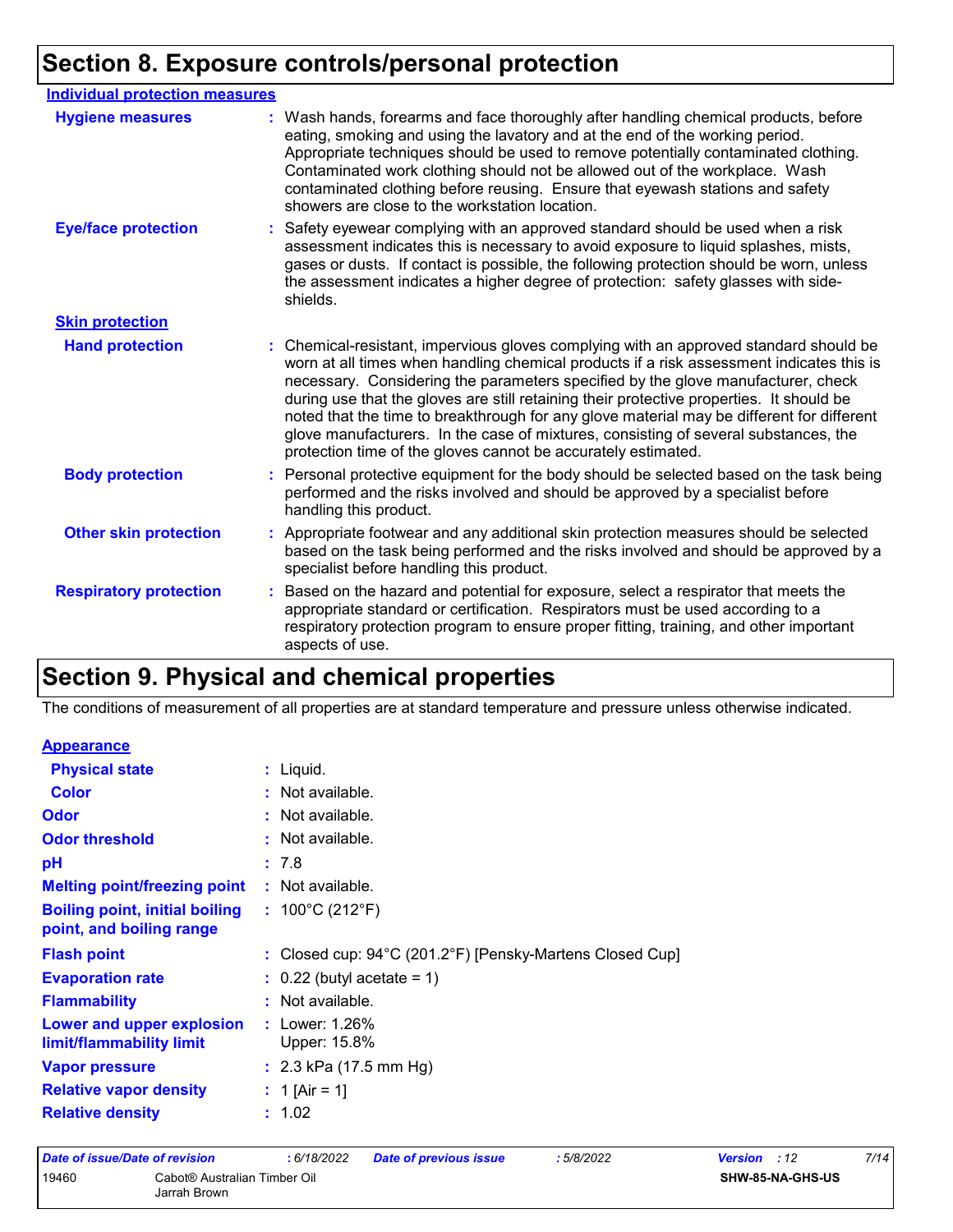## **Section 9. Physical and chemical properties**

| <b>Solubility</b>                                 | : Not available.                                                 |
|---------------------------------------------------|------------------------------------------------------------------|
| <b>Partition coefficient: n-</b><br>octanol/water | : Not applicable.                                                |
| <b>Auto-ignition temperature</b>                  | : Not available.                                                 |
| <b>Decomposition temperature</b>                  | : Not available.                                                 |
| <b>Viscosity</b>                                  | : Kinematic (40°C (104°F)): >20.5 mm <sup>2</sup> /s (>20.5 cSt) |
| <b>Molecular weight</b>                           | : Not applicable.                                                |
| <b>Aerosol product</b>                            |                                                                  |
| <b>Heat of combustion</b>                         | $: 3.732$ kJ/g                                                   |

## **Section 10. Stability and reactivity**

| <b>Reactivity</b>                            | : No specific test data related to reactivity available for this product or its ingredients.              |
|----------------------------------------------|-----------------------------------------------------------------------------------------------------------|
| <b>Chemical stability</b>                    | : The product is stable.                                                                                  |
| <b>Possibility of hazardous</b><br>reactions | : Under normal conditions of storage and use, hazardous reactions will not occur.                         |
| <b>Conditions to avoid</b>                   | No specific data.                                                                                         |
| <b>Incompatible materials</b>                | : No specific data.                                                                                       |
| <b>Hazardous decomposition</b><br>products   | : Under normal conditions of storage and use, hazardous decomposition products should<br>not be produced. |

## **Section 11. Toxicological information**

#### **Information on toxicological effects**

#### **Acute toxicity**

| <b>Product/ingredient name</b>                 | <b>Result</b>         | <b>Species</b> | <b>Dose</b>            | <b>Exposure</b> |
|------------------------------------------------|-----------------------|----------------|------------------------|-----------------|
| 2-Propoxyethanol                               | LD50 Oral             | Rat            | $3089$ mg/kg           |                 |
| 3-iodo-2-propynyl<br>butylcarbamate            | LD50 Oral             | Rat            | 1470 mg/kg             |                 |
| Methyl Ethyl Ketoxime                          | LD50 Oral             | Rat            | $ 930 \text{ mg/kg} $  |                 |
| <b>Hydrotreated Heavy</b><br>Petroleum Naphtha | LC50 Inhalation Vapor | Rat            | 8500 mg/m <sup>3</sup> | l4 hours        |
|                                                | LD50 Oral             | Rat            | $>6$ g/kg              |                 |

**Irritation/Corrosion**

| <b>Product/ingredient name</b> | <b>Result</b>          | <b>Species</b> | <b>Score</b> | <b>Exposure</b> | <b>Observation</b>       |
|--------------------------------|------------------------|----------------|--------------|-----------------|--------------------------|
| 2-Propoxyethanol               | Eyes - Severe irritant | Rabbit         |              | 124 hours 750   |                          |
|                                |                        |                |              | ug              |                          |
|                                | Eyes - Severe irritant | Rabbit         |              | $100$ mg        |                          |
|                                | Skin - Mild irritant   | Guinea pig     |              | 500 mg          |                          |
|                                | Skin - Mild irritant   | Rabbit         |              | 24 hours 500    |                          |
|                                |                        |                |              | mg              |                          |
| Methyl Ethyl Ketoxime          | Eyes - Severe irritant | Rabbit         |              | 100 uL          | $\overline{\phantom{0}}$ |

#### **Sensitization**

Not available.

#### **Mutagenicity**

| Date of issue/Date of revision |                              | : 6/18/2022 | <b>Date of previous issue</b> | 5/8/2022 | <b>Version</b> : 12     | 8/14 |
|--------------------------------|------------------------------|-------------|-------------------------------|----------|-------------------------|------|
| 19460                          | Cabot® Australian Timber Oil |             |                               |          | <b>SHW-85-NA-GHS-US</b> |      |
|                                | Jarrah Brown                 |             |                               |          |                         |      |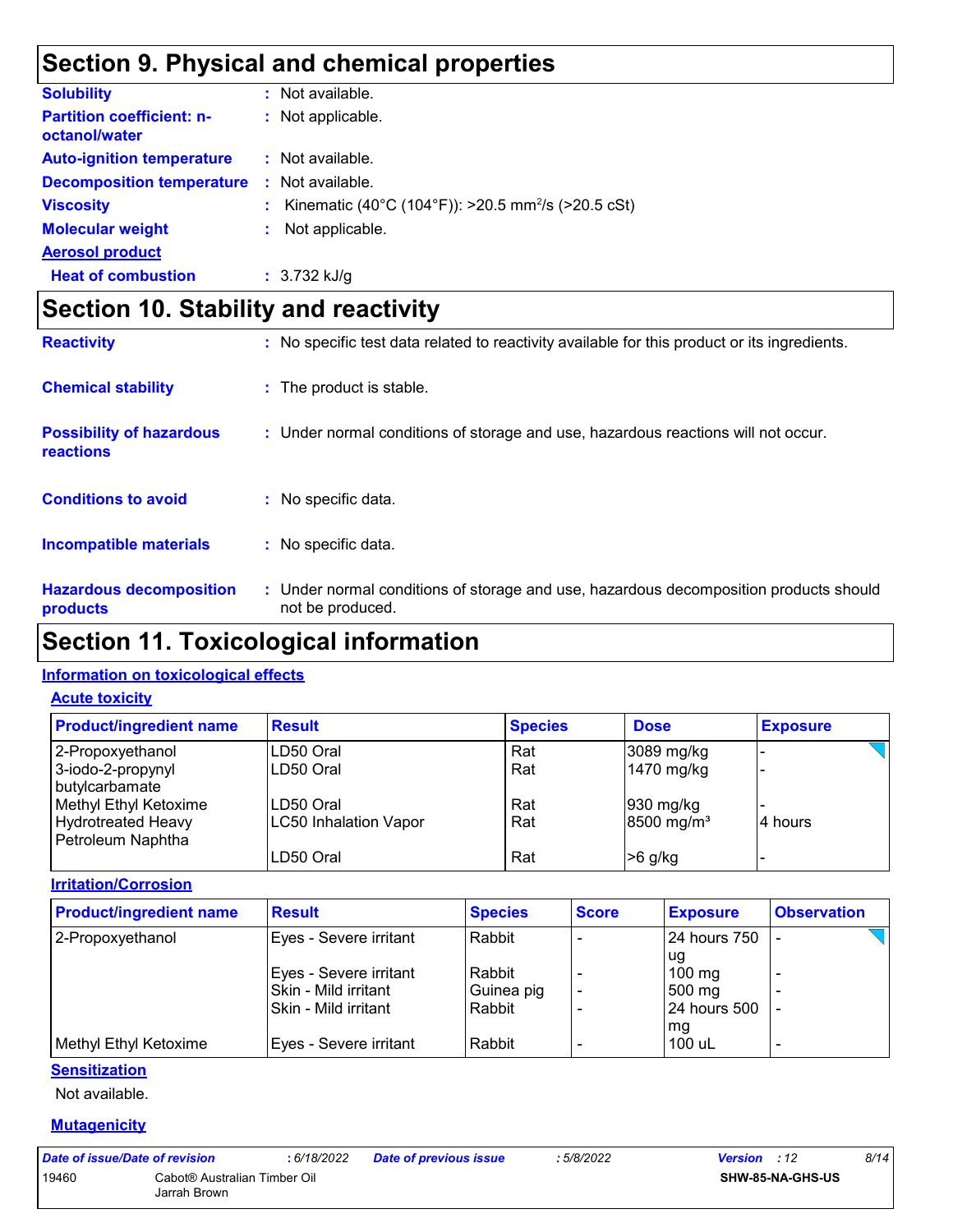### **Section 11. Toxicological information**

#### Not available.

#### **Carcinogenicity**

Not available.

#### **Classification**

| <b>Product/ingredient name</b> | <b>OSHA</b> | <b>IARC</b> | <b>NTP</b>                                       |  |
|--------------------------------|-------------|-------------|--------------------------------------------------|--|
| Iron Oxide                     |             |             |                                                  |  |
| Cobalt Neodecanoate            |             | 2Β          | Reasonably anticipated to be a human carcinogen. |  |

#### **Reproductive toxicity**

Not available.

#### **Teratogenicity**

Not available.

#### **Specific target organ toxicity (single exposure)**

| <b>Name</b>                          | <b>Category</b> | <b>Route of</b><br>exposure | <b>Target organs</b>                    |
|--------------------------------------|-----------------|-----------------------------|-----------------------------------------|
| 2-Propoxyethanol                     | Category 3      |                             | Respiratory tract<br>l irritation       |
|                                      | Category 3      |                             | l Narcotic effects                      |
| Methyl Ethyl Ketoxime                | Category 1      |                             | upper respiratory<br>tract              |
|                                      | Category 3      |                             | l Narcotic effects                      |
| Hydrotreated Heavy Petroleum Naphtha | Category 3      |                             | Respiratory tract<br><b>lirritation</b> |
|                                      | Category 3      |                             | l Narcotic effects                      |

#### **Specific target organ toxicity (repeated exposure)**

| <b>Name</b>                          | <b>Category</b> | <b>Route of</b><br>exposure | <b>Target organs</b> |
|--------------------------------------|-----------------|-----------------------------|----------------------|
| 2-Propoxyethanol                     | Category 2      |                             |                      |
| 3-iodo-2-propynyl butylcarbamate     | Category 1      |                             | larynx               |
| Methyl Ethyl Ketoxime                | Category 2      |                             | blood system         |
| Hydrotreated Heavy Petroleum Naphtha | Category 2      |                             |                      |

#### **Aspiration hazard**

| <b>Name</b>                          | <b>Besult</b>                         |
|--------------------------------------|---------------------------------------|
| Hydrotreated Heavy Petroleum Naphtha | <b>ASPIRATION HAZARD - Category 1</b> |

#### **Information on the likely :** Not available. **routes of exposure**

| <b>Potential acute health effects</b> |                                                     |
|---------------------------------------|-----------------------------------------------------|
| <b>Eye contact</b>                    | : No known significant effects or critical hazards. |
| <b>Inhalation</b>                     | : No known significant effects or critical hazards. |
| <b>Skin contact</b>                   | : May cause an allergic skin reaction.              |
| <b>Ingestion</b>                      | : No known significant effects or critical hazards. |

#### **Symptoms related to the physical, chemical and toxicological characteristics Eye contact :** No specific data.

| Date of issue/Date of revision |                              | : 6/18/2022 | Date of previous issue | :5/8/2022 | <b>Version</b> : 12     | 9/14 |
|--------------------------------|------------------------------|-------------|------------------------|-----------|-------------------------|------|
| 19460                          | Cabot® Australian Timber Oil |             |                        |           | <b>SHW-85-NA-GHS-US</b> |      |
|                                | Jarrah Brown                 |             |                        |           |                         |      |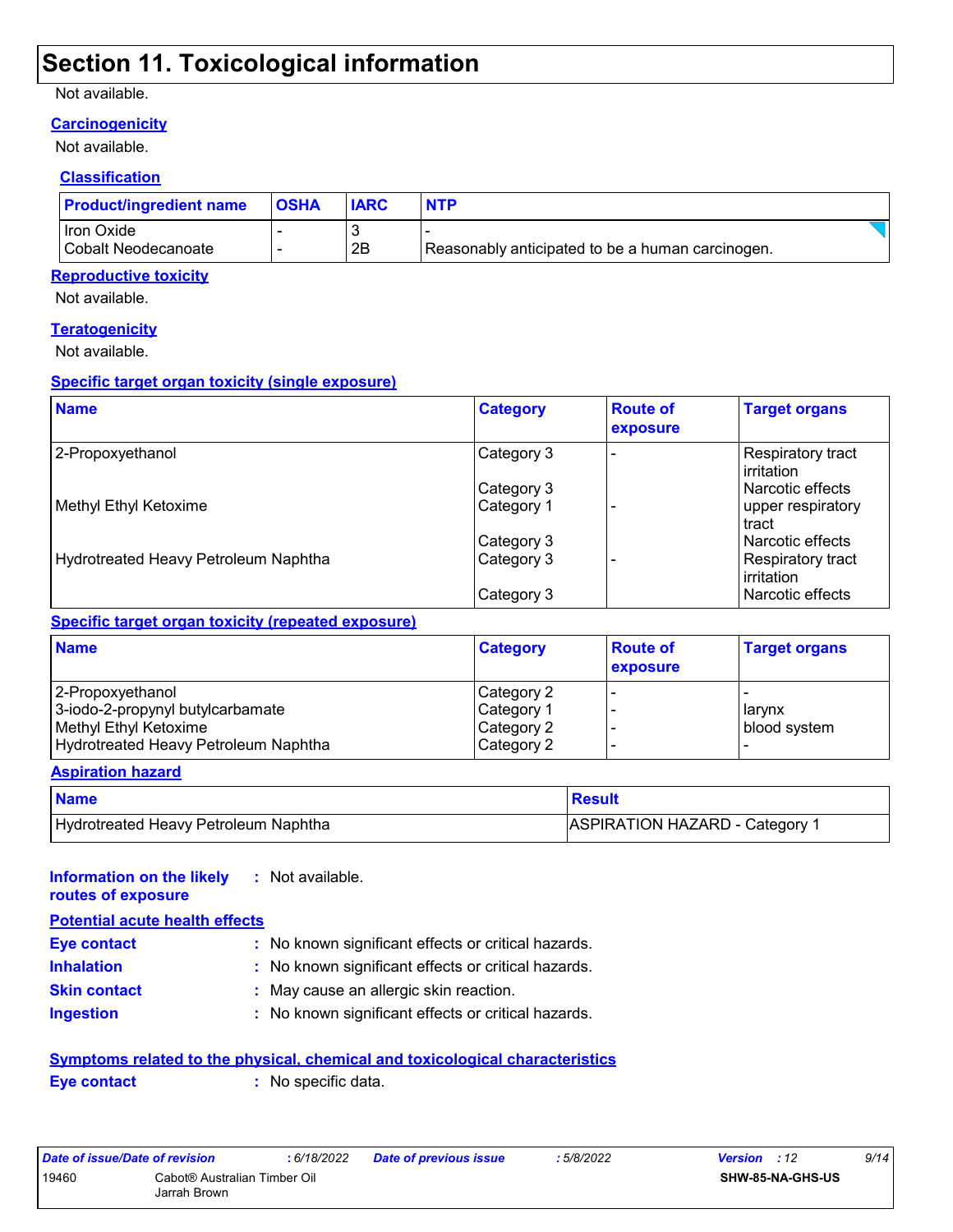## **Section 11. Toxicological information**

| <b>Inhalation</b>   | : Adverse symptoms may include the following:<br>reduced fetal weight<br>increase in fetal deaths<br>skeletal malformations                          |
|---------------------|------------------------------------------------------------------------------------------------------------------------------------------------------|
| <b>Skin contact</b> | : Adverse symptoms may include the following:<br>irritation<br>redness<br>reduced fetal weight<br>increase in fetal deaths<br>skeletal malformations |
| <b>Ingestion</b>    | : Adverse symptoms may include the following:<br>reduced fetal weight<br>increase in fetal deaths<br>skeletal malformations                          |

|                                                   | Delayed and immediate effects and also chronic effects from short and long term exposure                                                                                       |
|---------------------------------------------------|--------------------------------------------------------------------------------------------------------------------------------------------------------------------------------|
| <b>Short term exposure</b>                        |                                                                                                                                                                                |
| <b>Potential immediate</b><br><b>effects</b>      | $:$ Not available.                                                                                                                                                             |
| <b>Potential delayed effects</b>                  | : Not available.                                                                                                                                                               |
| <b>Long term exposure</b>                         |                                                                                                                                                                                |
| <b>Potential immediate</b><br><b>effects</b>      | : Not available.                                                                                                                                                               |
| <b>Potential delayed effects : Not available.</b> |                                                                                                                                                                                |
| <b>Potential chronic health effects</b>           |                                                                                                                                                                                |
| Not available.                                    |                                                                                                                                                                                |
| <b>General</b>                                    | : May cause damage to organs through prolonged or repeated exposure. Once<br>sensitized, a severe allergic reaction may occur when subsequently exposed to very low<br>levels. |
| <b>Carcinogenicity</b>                            | : Suspected of causing cancer. Risk of cancer depends on duration and level of<br>exposure.                                                                                    |
| <b>Mutagenicity</b>                               | : No known significant effects or critical hazards.                                                                                                                            |
| <b>Teratogenicity</b>                             | : No known significant effects or critical hazards.                                                                                                                            |
| <b>Developmental effects</b>                      | : No known significant effects or critical hazards.                                                                                                                            |
| <b>Fertility effects</b>                          | : Suspected of damaging fertility.                                                                                                                                             |

#### **Numerical measures of toxicity**

#### **Acute toxicity estimates**

| <b>Route</b> | <b>ATE value</b> |  |  |  |
|--------------|------------------|--|--|--|
| Oral         | 65248.59 mg/kg   |  |  |  |
| Dermal       | 23235.17 mg/kg   |  |  |  |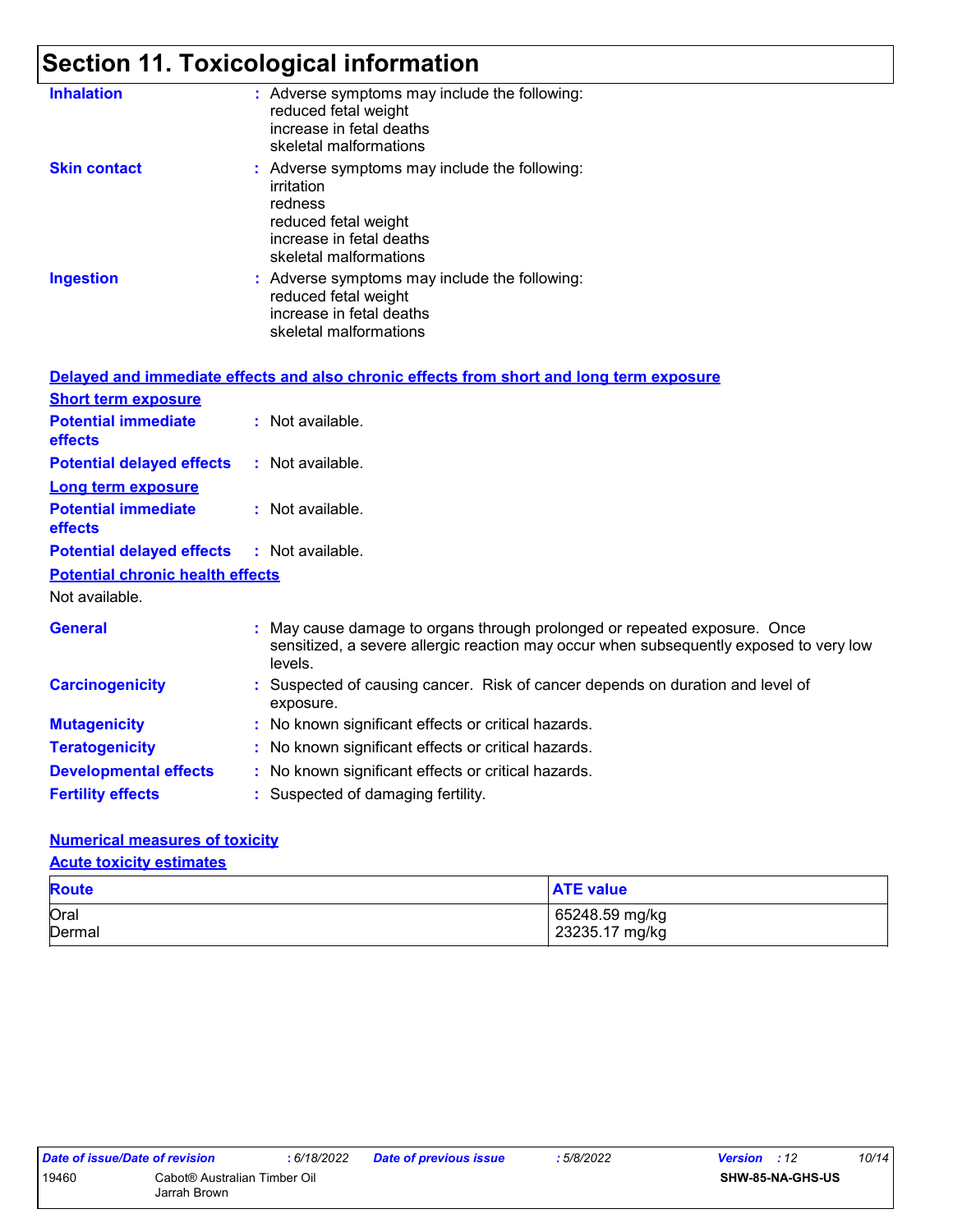## **Section 12. Ecological information**

| <b>Toxicity</b>                     |                                    |                                                                              |                 |
|-------------------------------------|------------------------------------|------------------------------------------------------------------------------|-----------------|
| <b>Product/ingredient name</b>      | <b>Result</b>                      | <b>Species</b>                                                               | <b>Exposure</b> |
| 3-iodo-2-propynyl<br>butylcarbamate | Acute LC50 500 ppb Fresh water     | Crustaceans - Hyalella azteca                                                | 48 hours        |
|                                     | Acute LC50 40 ppb Fresh water      | Daphnia - Daphnia magna                                                      | 48 hours        |
|                                     | Acute LC50 67 µg/l Fresh water     | Fish - Oncorhynchus mykiss -<br>Juvenile (Fledgling, Hatchling,<br>Weanling) | 96 hours        |
|                                     | Chronic NOEC 8.4 ppb               | <b>Fish - Pimephales promelas</b>                                            | 35 days         |
| Methyl Ethyl Ketoxime               | Acute LC50 843000 µg/l Fresh water | <b>Fish - Pimephales promelas</b>                                            | 96 hours        |

#### **Persistence and degradability**

Not available.

#### **Bioaccumulative potential**

| <b>Product/ingredient name</b> | $LoaPow$ | <b>BCF</b>  | <b>Potential</b> |
|--------------------------------|----------|-------------|------------------|
| Methyl Ethyl Ketoxime          |          | 12.5 to 5.8 | low              |
| <b>Hydrotreated Heavy</b>      |          | 10 to 2500  | high             |
| Petroleum Naphtha              |          |             |                  |
| Cobalt Neodecanoate            |          | 15600       | high             |

#### **Mobility in soil**

| <b>Soil/water partition</b> | : Not available. |
|-----------------------------|------------------|
| <b>coefficient (Koc)</b>    |                  |

#### **Other adverse effects** : No known significant effects or critical hazards.

### **Section 13. Disposal considerations**

The generation of waste should be avoided or minimized wherever possible. Disposal of this product, solutions and any by-products should at all times comply with the requirements of environmental protection and waste disposal legislation and any regional local authority requirements. Dispose of surplus and non-recyclable products via a licensed waste disposal contractor. Waste should not be disposed of untreated to the sewer unless fully compliant with the requirements of all authorities with jurisdiction. Waste packaging should be recycled. Incineration or landfill should only be considered when recycling is not feasible. This material and its container must be disposed of in a safe way. Care should be taken when handling emptied containers that have not been cleaned or rinsed out. Empty containers or liners may retain some product residues. Avoid dispersal of spilled material and runoff and contact with soil, waterways, drains and sewers. **Disposal methods :**

## **Section 14. Transport information**

|                                                                                                                            | <b>DOT</b><br><b>Classification</b> | <b>TDG</b><br><b>Classification</b> | <b>Mexico</b><br><b>Classification</b> | <b>IATA</b>              | <b>IMDG</b>    |
|----------------------------------------------------------------------------------------------------------------------------|-------------------------------------|-------------------------------------|----------------------------------------|--------------------------|----------------|
| <b>UN number</b>                                                                                                           | Not regulated.                      | Not regulated.                      | Not regulated.                         | Not regulated.           | Not regulated. |
| <b>UN proper</b><br>shipping name                                                                                          |                                     |                                     |                                        | $\overline{\phantom{0}}$ |                |
|                                                                                                                            |                                     |                                     |                                        |                          |                |
| Date of issue/Date of revision<br>11/14<br><b>Date of previous issue</b><br>:6/18/2022<br>:5/8/2022<br><b>Version</b> : 12 |                                     |                                     |                                        |                          |                |
| Cabot® Australian Timber Oil<br>SHW-85-NA-GHS-US<br>19460<br>Jarrah Brown                                                  |                                     |                                     |                                        |                          |                |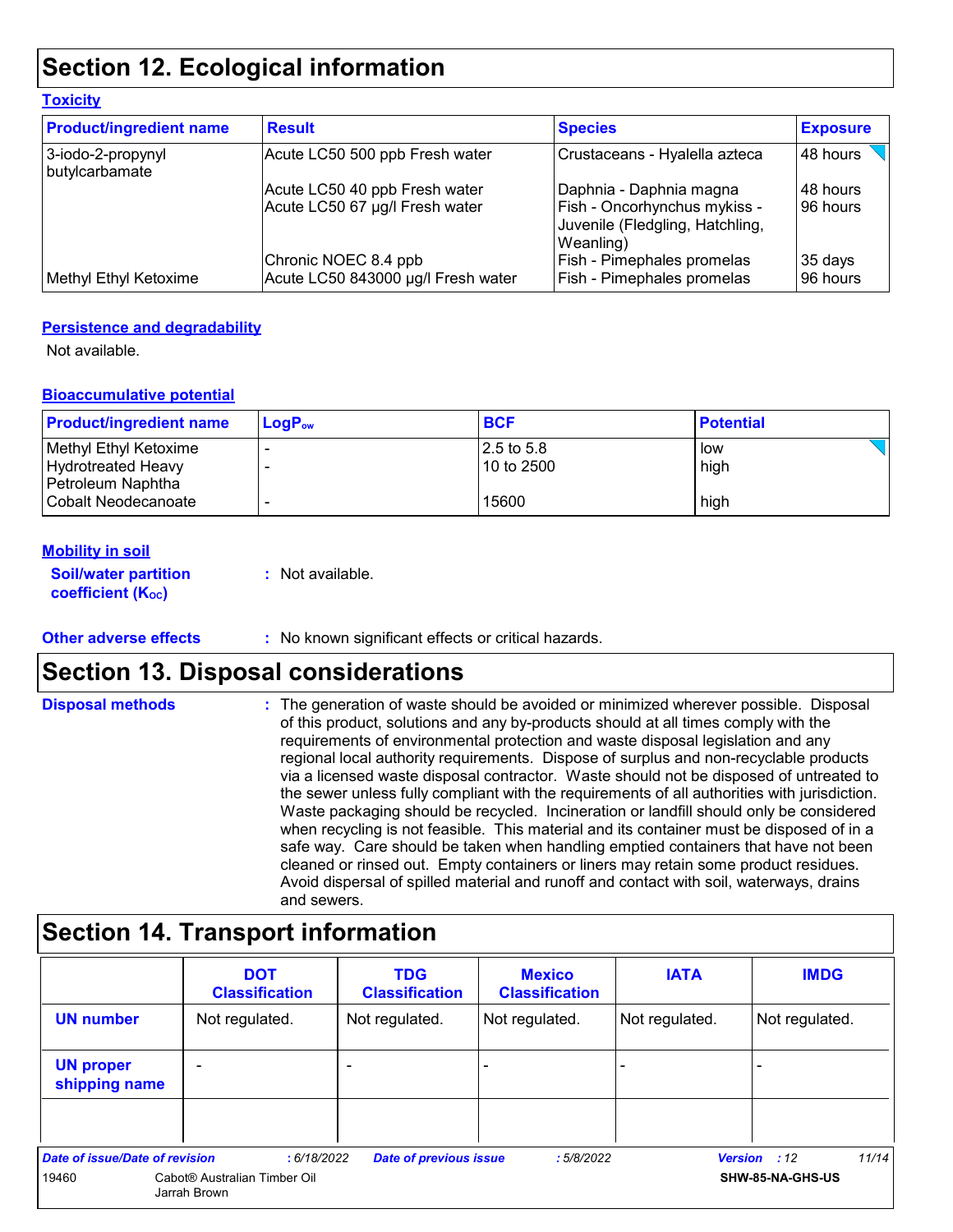| <b>Section 14. Transport information</b>                                                                                                                                                                                                                                                                                                                                                                                                                                                                                                                                                                                                                                                                                                                                                                         |                |  |                             |                  |     |     |  |
|------------------------------------------------------------------------------------------------------------------------------------------------------------------------------------------------------------------------------------------------------------------------------------------------------------------------------------------------------------------------------------------------------------------------------------------------------------------------------------------------------------------------------------------------------------------------------------------------------------------------------------------------------------------------------------------------------------------------------------------------------------------------------------------------------------------|----------------|--|-----------------------------|------------------|-----|-----|--|
| <b>Transport</b><br>hazard class(es)                                                                                                                                                                                                                                                                                                                                                                                                                                                                                                                                                                                                                                                                                                                                                                             |                |  |                             |                  |     |     |  |
| <b>Packing group</b>                                                                                                                                                                                                                                                                                                                                                                                                                                                                                                                                                                                                                                                                                                                                                                                             | $\blacksquare$ |  |                             |                  |     |     |  |
| <b>Environmental</b><br><b>hazards</b>                                                                                                                                                                                                                                                                                                                                                                                                                                                                                                                                                                                                                                                                                                                                                                           | No.            |  | No.                         | No.              | No. | No. |  |
| <b>Additional</b><br>information                                                                                                                                                                                                                                                                                                                                                                                                                                                                                                                                                                                                                                                                                                                                                                                 |                |  |                             |                  |     |     |  |
| <b>Special precautions for user :</b><br>Multi-modal shipping descriptions are provided for informational purposes and do not<br>consider container sizes. The presence of a shipping description for a particular<br>mode of transport (sea, air, etc.), does not indicate that the product is packaged<br>suitably for that mode of transport. All packaging must be reviewed for suitability<br>prior to shipment, and compliance with the applicable regulations is the sole<br>responsibility of the person offering the product for transport. People loading and<br>unloading dangerous goods must be trained on all of the risks deriving from the<br>substances and on all actions in case of emergency situations.<br><b>Transport in bulk according</b><br>Not available.<br>t.<br>to IMO instruments |                |  |                             |                  |     |     |  |
|                                                                                                                                                                                                                                                                                                                                                                                                                                                                                                                                                                                                                                                                                                                                                                                                                  |                |  | <b>Proper shipping name</b> | : Not available. |     |     |  |

### **Section 15. Regulatory information**

**TSCA 5(a)2 proposed significant new use rules**: 2-Methyl-4-isothiazolin-3-one; 5-Chloro-2-methylisothiazolinone

#### **SARA 313**

SARA 313 (40 CFR 372.45) supplier notification can be found on the Environmental Data Sheet.

#### **California Prop. 65**

WARNING: This product contains chemicals known to the State of California to cause cancer and birth defects or other reproductive harm.

#### **International regulations**

| <b>International lists</b> | Australia inventory (AllC): Not determined.                  |
|----------------------------|--------------------------------------------------------------|
|                            | China inventory (IECSC): Not determined.                     |
|                            | Japan inventory (CSCL): Not determined.                      |
|                            | Japan inventory (ISHL): Not determined.                      |
|                            | Korea inventory (KECI): Not determined.                      |
|                            | New Zealand Inventory of Chemicals (NZIoC): Not determined.  |
|                            | Philippines inventory (PICCS): Not determined.               |
|                            | Taiwan Chemical Substances Inventory (TCSI): Not determined. |
|                            | Thailand inventory: Not determined.                          |
|                            | Turkey inventory: Not determined.                            |
|                            | Vietnam inventory: Not determined.                           |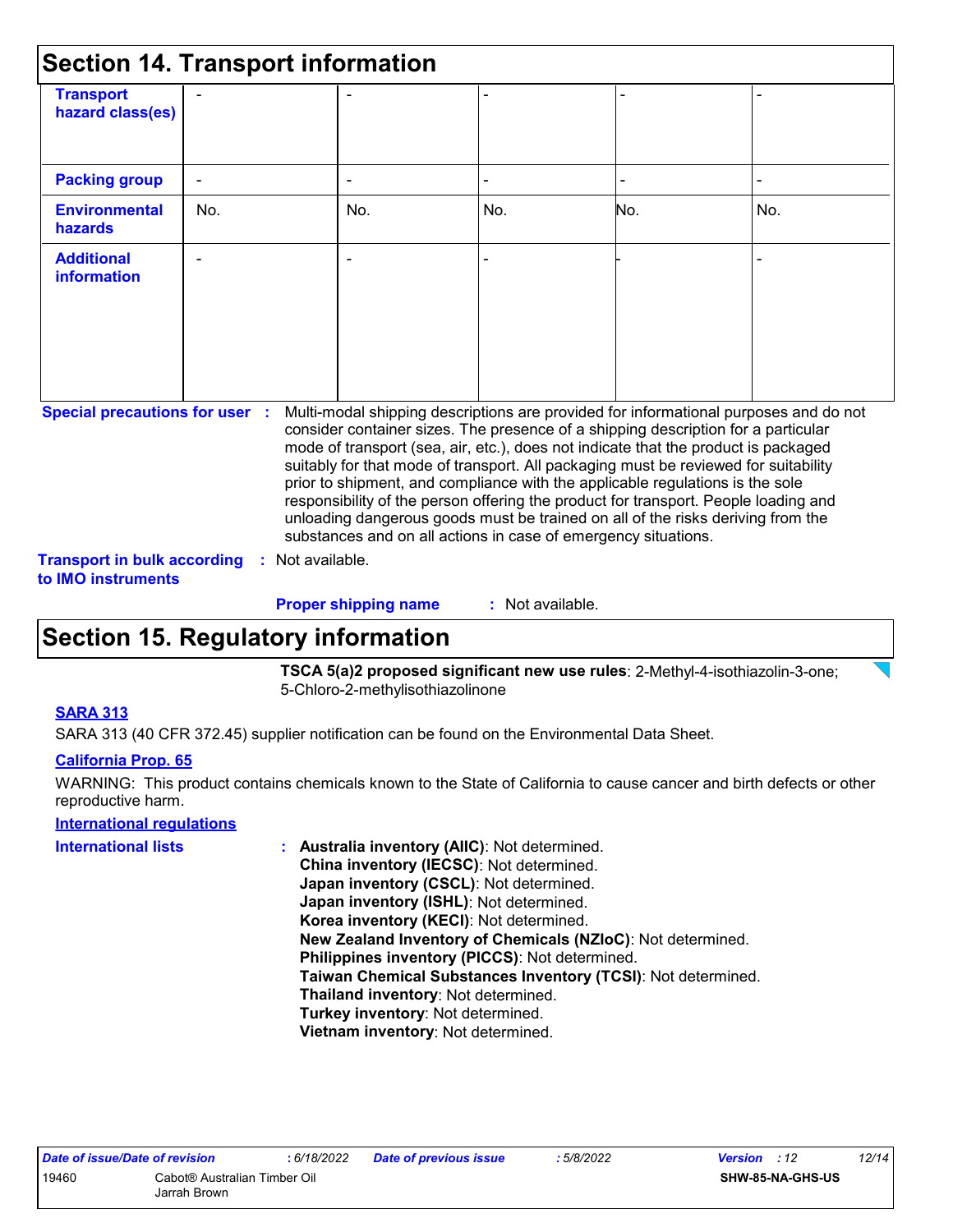### **Section 16. Other information**

**Hazardous Material Information System (U.S.A.)**



**The customer is responsible for determining the PPE code for this material. For more information on HMIS® Personal Protective Equipment (PPE) codes, consult the HMIS® Implementation Manual.**

**Caution: HMIS® ratings are based on a 0-4 rating scale, with 0 representing minimal hazards or risks, and 4 representing significant hazards or risks. Although HMIS® ratings and the associated label are not required on SDSs or products leaving a facility under 29 CFR 1910.1200, the preparer may choose to provide them. HMIS® ratings are to be used with a fully implemented HMIS® program. HMIS® is a registered trademark and service mark of the American Coatings Association, Inc.**

**Procedure used to derive the classification**

| <b>Classification</b><br><b>Justification</b>                                                                                                                                   |                                                                                                                                                                                                                                                                                                                                                                                                                                                                                                                                                                                                                                    |             |  |  |
|---------------------------------------------------------------------------------------------------------------------------------------------------------------------------------|------------------------------------------------------------------------------------------------------------------------------------------------------------------------------------------------------------------------------------------------------------------------------------------------------------------------------------------------------------------------------------------------------------------------------------------------------------------------------------------------------------------------------------------------------------------------------------------------------------------------------------|-------------|--|--|
| SKIN SENSITIZATION - Category 1<br><b>CARCINOGENICITY - Category 2</b><br>TOXIC TO REPRODUCTION - Category 2<br>SPECIFIC TARGET ORGAN TOXICITY (REPEATED EXPOSURE) - Category 2 | Calculation method<br>Calculation method<br>Calculation method<br>Calculation method                                                                                                                                                                                                                                                                                                                                                                                                                                                                                                                                               |             |  |  |
| <b>History</b>                                                                                                                                                                  |                                                                                                                                                                                                                                                                                                                                                                                                                                                                                                                                                                                                                                    |             |  |  |
| Date of printing                                                                                                                                                                |                                                                                                                                                                                                                                                                                                                                                                                                                                                                                                                                                                                                                                    | : 6/18/2022 |  |  |
| Date of issue/Date of<br>revision                                                                                                                                               |                                                                                                                                                                                                                                                                                                                                                                                                                                                                                                                                                                                                                                    | : 6/18/2022 |  |  |
| Date of previous issue                                                                                                                                                          |                                                                                                                                                                                                                                                                                                                                                                                                                                                                                                                                                                                                                                    | : 5/8/2022  |  |  |
| <b>Version</b>                                                                                                                                                                  |                                                                                                                                                                                                                                                                                                                                                                                                                                                                                                                                                                                                                                    |             |  |  |
| <b>Key to abbreviations</b>                                                                                                                                                     | : 12<br>$:$ ATE = Acute Toxicity Estimate<br><b>BCF</b> = Bioconcentration Factor<br>GHS = Globally Harmonized System of Classification and Labelling of Chemicals<br>IATA = International Air Transport Association<br><b>IBC</b> = Intermediate Bulk Container<br><b>IMDG</b> = International Maritime Dangerous Goods<br>LogPow = logarithm of the octanol/water partition coefficient<br>MARPOL = International Convention for the Prevention of Pollution From Ships, 1973<br>as modified by the Protocol of 1978. ("Marpol" = marine pollution)<br>$N/A = Not available$<br>SGG = Segregation Group<br>$UN = United Nations$ |             |  |  |

**Indicates information that has changed from previously issued version.**

#### **Notice to reader**

**It is recommended that each customer or recipient of this Safety Data Sheet (SDS) study it carefully and consult resources, as necessary or appropriate, to become aware of and understand the data contained in this SDS and any hazards associated with the product. This information is provided in good faith and believed to be accurate as of the effective date herein. However, no warranty, express or implied, is given. The information presented here applies only to the product as shipped. The addition of any material can change the composition, hazards and risks of the product. Products shall not be repackaged, modified, or tinted except as specifically instructed by the manufacturer, including but not limited to the incorporation of products not specified by the manufacturer, or the use or addition of products in proportions not specified by the manufacturer. Regulatory requirements are subject to change and may differ between various locations and jurisdictions. The customer/buyer/user is responsible to ensure that his activities comply with all country, federal, state, provincial or local laws. The conditions for use of the product are not under the control of the manufacturer; the customer/buyer/user is responsible to determine the conditions necessary for the safe use of this product. The customer/buyer/user should not use the product for any purpose other than the purpose shown in the applicable section of this SDS** 

| Date of issue/Date of revision |                                              | : 6/18/2022 | <b>Date of previous issue</b> | : 5/8/2022 | <b>Version</b> : 12 |                         | 13/14 |
|--------------------------------|----------------------------------------------|-------------|-------------------------------|------------|---------------------|-------------------------|-------|
| 19460                          | Cabot® Australian Timber Oil<br>Jarrah Brown |             |                               |            |                     | <b>SHW-85-NA-GHS-US</b> |       |